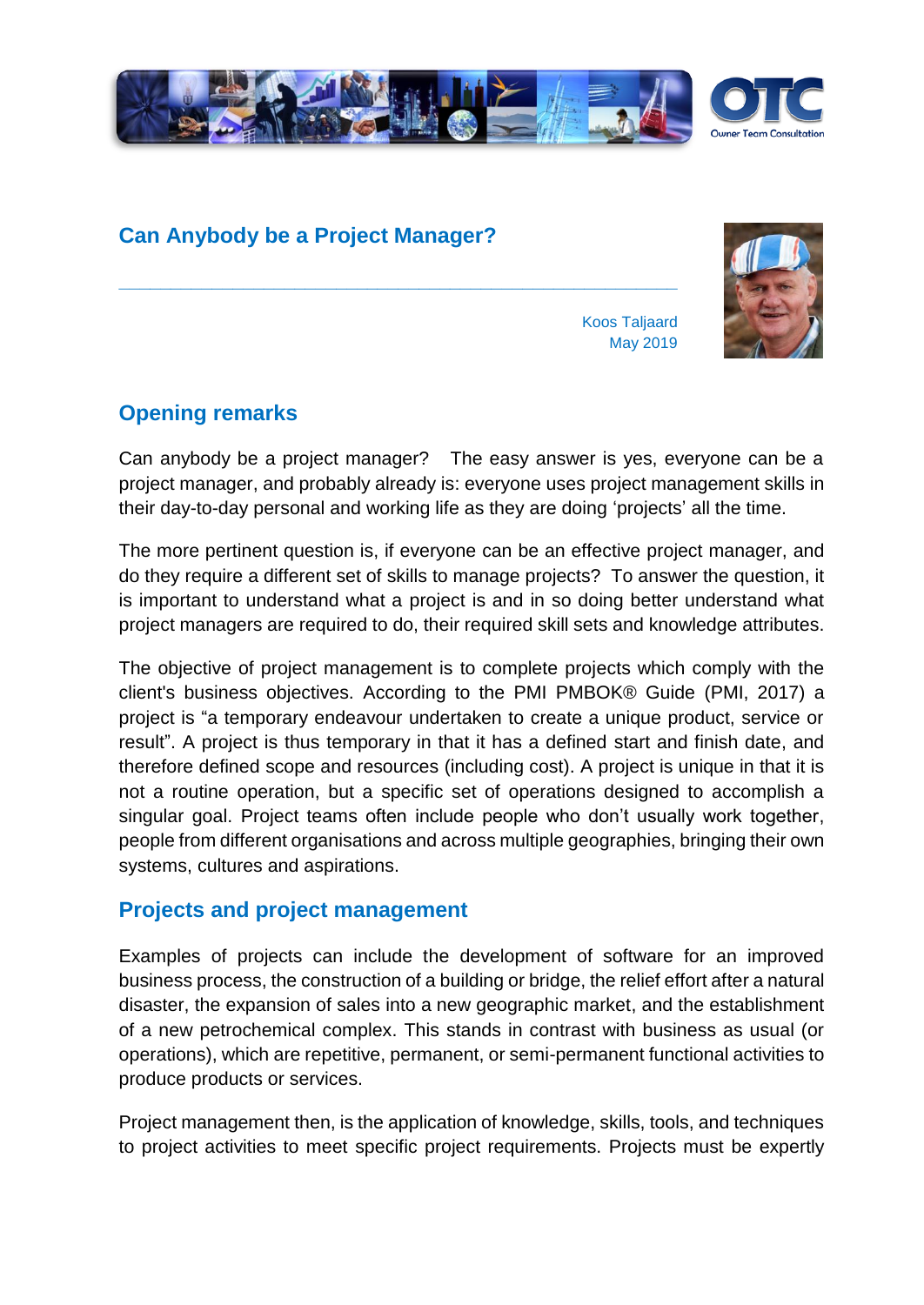managed to deliver results on-time and on-budget, with minimal or no scope changes, whilst still meeting the original strategic intent or business need.

Many tend to think of project management as a new approach for growth and development. However, project management has been around for thousands of years and was involved in the planning, coordination, and construction of the Ancient Wonders of the World. Throughout the history of project management, the basic principles of project management have always remained the same. In the late 19th century, the need for more structure in the construction, manufacturing, and transportation sectors gave rise to the modern project management tactics we use today. However, it must be remembered that although project management has always been practiced informally, it only began to emerge as a distinct profession in the mid-20th century.

In today's fast-paced business world, the need for effective project management has become a necessity rather than a luxury. Any formal project, unlike a random set of tasks, requires professional management, and implies teamwork and accountability to finish on time, on budget, and meet quality requirements. Therefore, we have at least two essential roles: the people doing the actual project work and delivering the required outcomes, theteam members, and the person directing and leading the project work whilst ensuring that management goals are met, the project manager.

## **The project manager function**

Though specific responsibilities vary depending on industry and project type, a project manager is broadly defined as someone who leads the larger-scale projects, doing everything from ensuring clarity around the scope of work, to onboarding and educating other individuals essential to the project, to project coordination, managing the timelines, scope and budgets associated with the undertaking.

Project managers work closely with individuals of different organisations, ranks, departments and stakeholders, thereby ensuring effective planning, coordinating the efficient and flow of information among all project stakeholders. Depending on the industry and organisational structure, projects managers may either focus on a single project at a time or manage multiple projects with their respective timelines and responsibilities.

As you can probably tell by the description, this role is essential in nearly all industries and fields of work, meaning the actual types of projects managed can take nearly any shape and form. Most project managers, however, choose to specialise in a specific industry to ensure they're equipped to handle its unique challenges.

The job of a project manager includes three broad areas:

• Assuming responsibility for the project as a whole;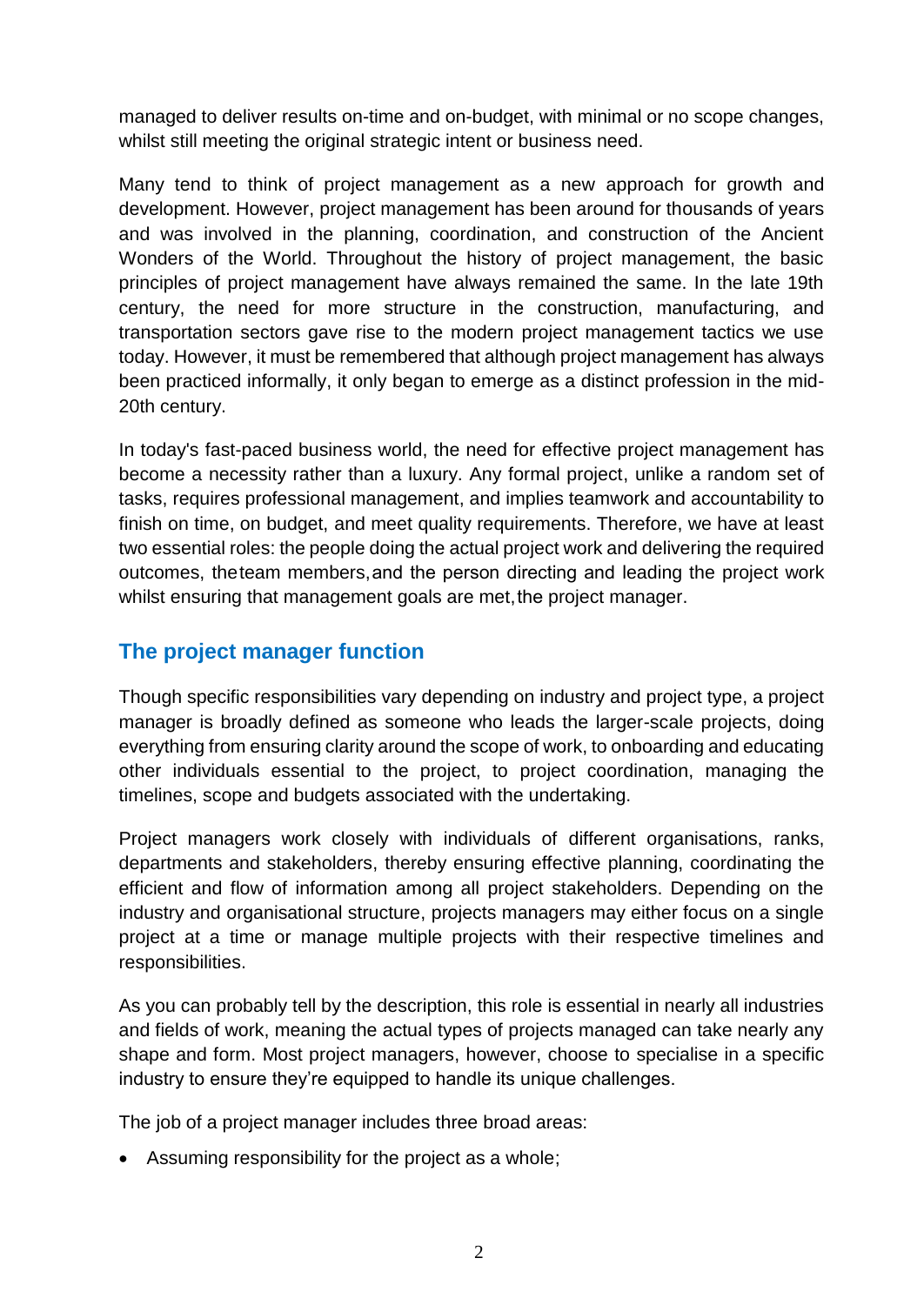- Employing relevant project management processes; and
- Leading the team.

#### **Skills required**

To understand what an effective project manager is, we need to unpack the skills and attributes of a project manager. The key and most important skills required to be an effective project manager are:

- **Strong leadership:** Effective project management means having strong leadership qualities such as being able to motivate the team and other stakeholders and lead /direct them to maximum performance, so that they can achieve challenging project goals;
- **Competence:** Good project managers can initiate new projects as well as face the challenges that come with it. They follow a formal stage-gated process and are fully competent with the requirements of all project steps during the different project stages:
- **Project management technical expertise:** Since project management software systems, procedures and other related programs are essential in accomplishing the project goals, an effective project manager needs to have sound technical project management knowledge to understand the issues that are related to the technical aspect. You need good processes and project systems to be effective as your projects get larger;
- **Communication skills:** Good project managers are good communicators so that they can connect with people at all levels inside or outside their organisation. The project manager must clearly explain the project goals as well as each member's tasks, responsibilities, expectations and feedback. By some estimates, more than 50% of a project manager's time is spent in some aspect of communication. This includes meetings, status reporting, emails, phone calls, coordinating, talking to people, and completing documentation. Some studies have even suggested that verbal and written communication takes up 80% of the job;
- **People and team-building skills:** It is necessary that a team works in unison, otherwise the project will undergo various relationship challenges that might hinder its success. Project managers must make each of their team members realise the importance of their contribution and focus on their positive traits. He must be fair and just in the way he treats team members. If you prefer to stay in your office and focus on your own work, you may not have the collaborative ability to be a good project manager. Effective project managers need to spend a lot of time with clients, stakeholders, and team members;
- **Decision-making skills**: An effective project manager needs to have decisionmaking skills because there will always be decisions that need to be acted on, often with time constraints;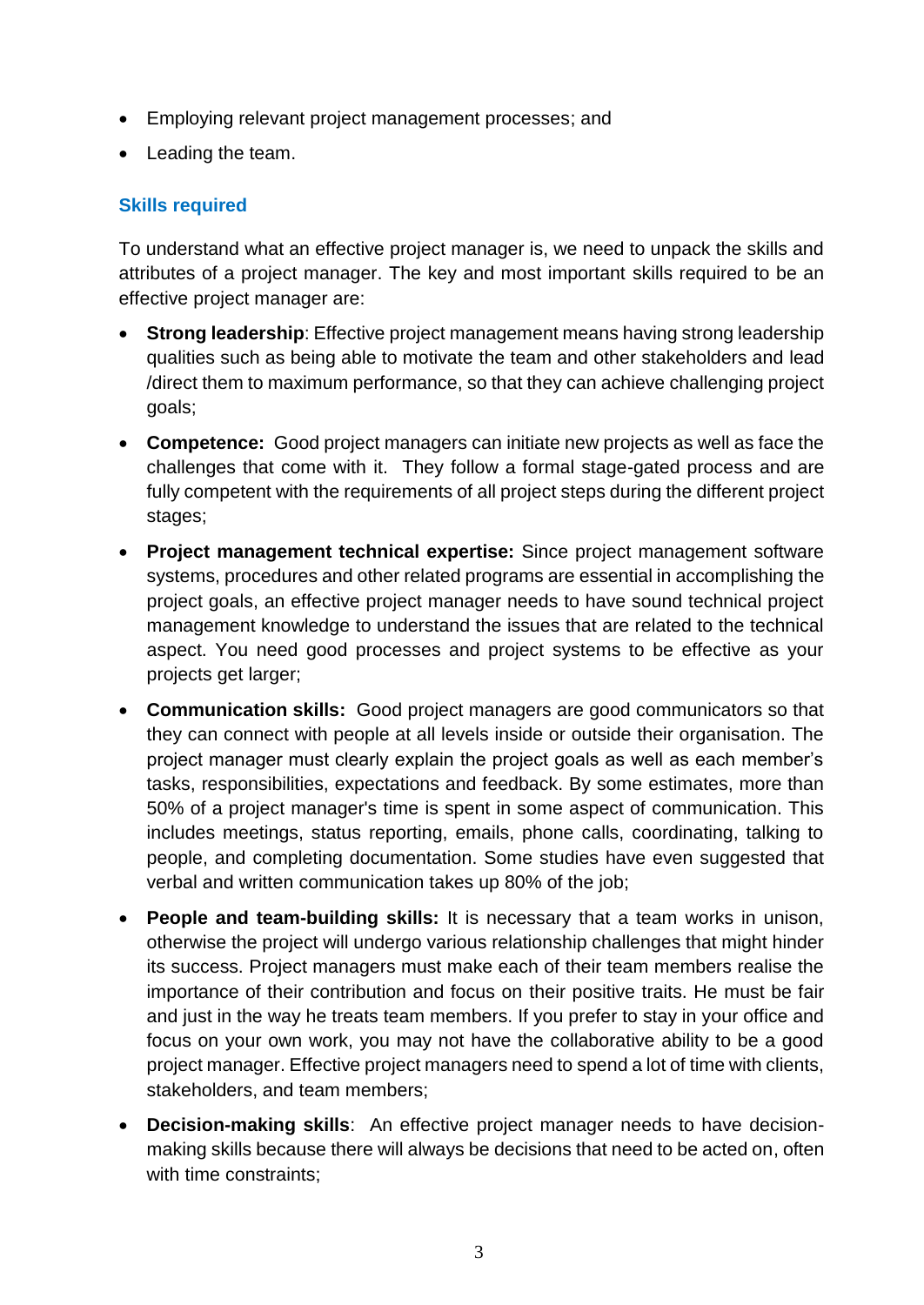- **Coordination and delegation skills**: Many people like to work on the project details. We need people like that. But when you're a project manager, you must rise above the details and become more of a delegator and coordinator. You must be able to rely on others for much of the detailed work, but must still be able to do the mundane and detail work when required;
- **People management skills:** To be a good project manager, you need to be able to manage people. You won't have 100% responsibility for staff members, but you will need to show leadership, hold them accountable, manage conflict, etc. Some project managers say they could do a much better job if they didn't have to deal with people. If that's how you feel, project management is probably not for you;
- **Planning and execution skills:** When a client gives you a project, what is your immediate inclination? If your first thought is to get a team together to start executing the work, you may not have a project management mindset. If you don't want to spend enough time to be sure you understand what is required, and what is the best approach to achieve results, the role of project manager is likely a bad fit for you;
- **Organising skills:** People who have poor personal organisational skills and techniques usually don't make good project managers. If you're going to manage multiple people over a period, you must be organised, so you can ensure that everyone is doing what they should be doing as efficiently as possible; and
- **Reporting skills:** You don't have to love reporting status and progress to be a good project manager, but you can't hate it either. Most, if not all, aspects of project management require extensive documentation and document control, including project charters, execution plans, status reporting, communication plans and scope change management.

The process of becoming a project manager is unique because there isn't one single prescribed path to becoming one. Some decide they want to be a project manager and take classes and get a project management qualification, while others, with unrelated degrees or experience, find themselves taking on the responsibilities of a project manager with no formal project management training.

#### **Attributes required**

Over and above skills which can be learned, developed and improved, effective project managers require specific inherent attributes. Here are some attributes of good project managers:

• **Get to know their team and how they work:** Understand that a project isn't about the project manager. He understands that knowing how to communicate with the project team and establishing a system that works for everyone is crucial to the project's success. With a structure that accommodates the team, he gets everyone on board to focus on what's important;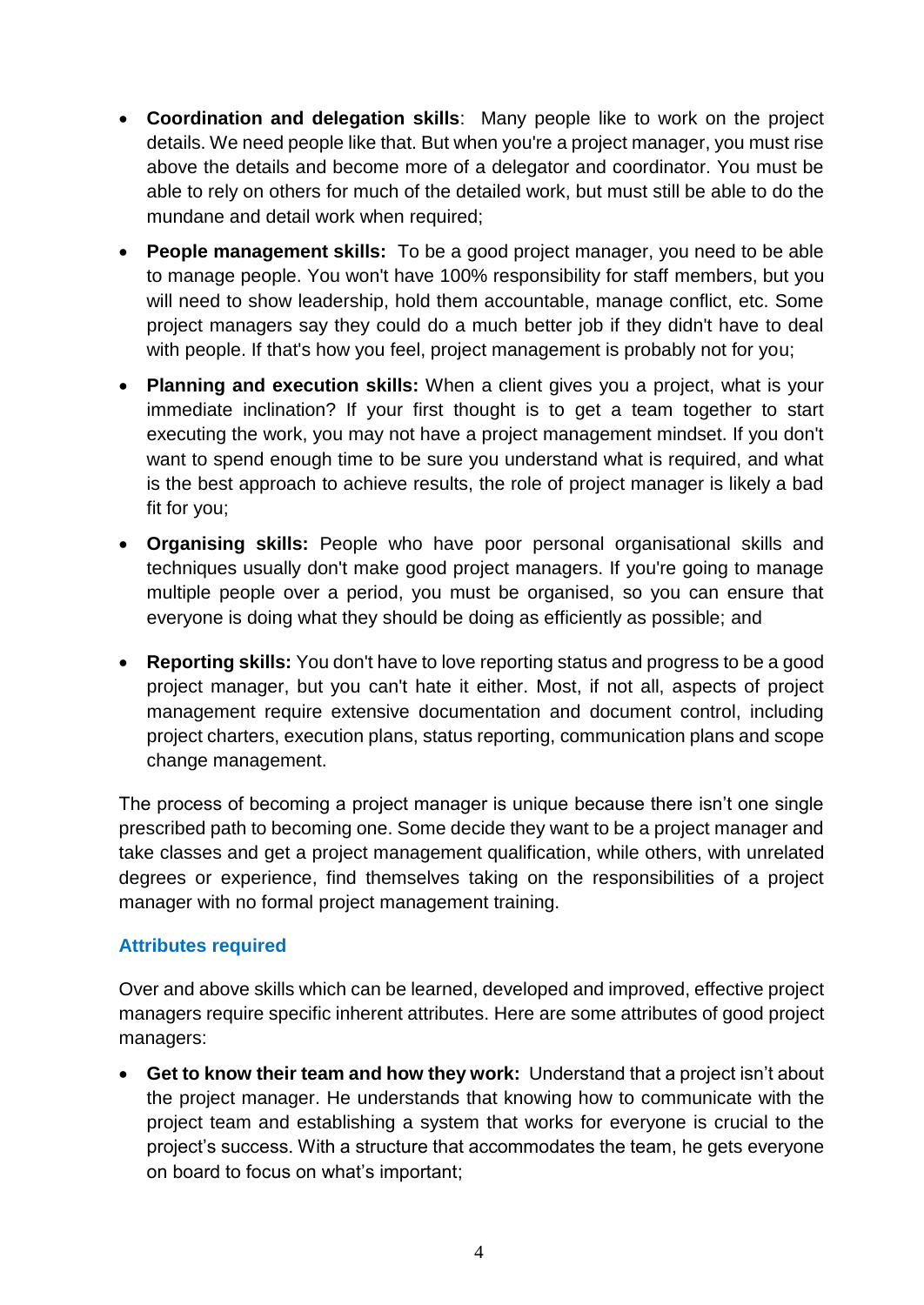- **Inspire a shared vision:** An effective project manager understands the project's vision very well and can articulate the vision to his team members and other stakeholders. A visionary person can lead his people to the right direction as well as easily adapt to the changes that come along the way. They are good at enabling people to experience the vision as their own;
- **Keep stakeholders in the loop:**The project manager continuously communicates with all stakeholders verbally and in writing. He looks forward to coordination sessions with his team to talk about what's happening, what has been accomplished, and what steps to take next;
- **Identify and establish parameters:** The project manager makes sure that everyone understands the project objectives and works within the agreed and approved scope of the project. This way, he can set reasonable expectations, feasible tasks and goals;
- **Present and prepared for anything:** As deadlines approach, the project manager checks in regularly to see if the team will be able to deliver on time and if there are questions or problems that need to be addressed. He is ready to deal with the pressure of delivering on time, even if it means realising mistakes have been made, and doing everything possible to correct them;
- **Confidently speak on behalf of the team:** Clients will want the project manager on the phone or at a meeting at any time to discuss progress, updates, and changes that need to be made. Because the project has a well-defined scope and the project manager has checked in with his team on a regular basis, he will be able to take those calls or attend client meetings with the relevant information to share;
- **Not easily swayed:**A client, partner, or team member may approach and present the project manager or team members with new ideas, requirements, or questions. The project manager needs to be open to hearing these new ideas, but make sure to keep in mind the original scope of work and project requirements. If they align or improve on the original scope in terms of safety performance, he is willing to discuss things further. If not, he is not afraid to turn down those ideas and present valid reasons for doing so;
- **Seek out and consult with subject matter experts:**Effective project managers know their own limitations. They know that when clients have specific concerns, to seek out knowledgeable people and consult with them. The project manager thereby acknowledges that, with their level of experience and knowledge, the subject matter experts are the best people to answer those questions; and
- **Encourage and congratulate others for a job well done:**The role as a project manager goes beyond monitoring progress and checking in on deadlines. He "owns and supports the process" of putting together and bringing the project to fruition. He cheers his team members on and congratulates them for every successful milestone achieved, yet at the same time he is not afraid to ask questions or raise issues that he may anticipate.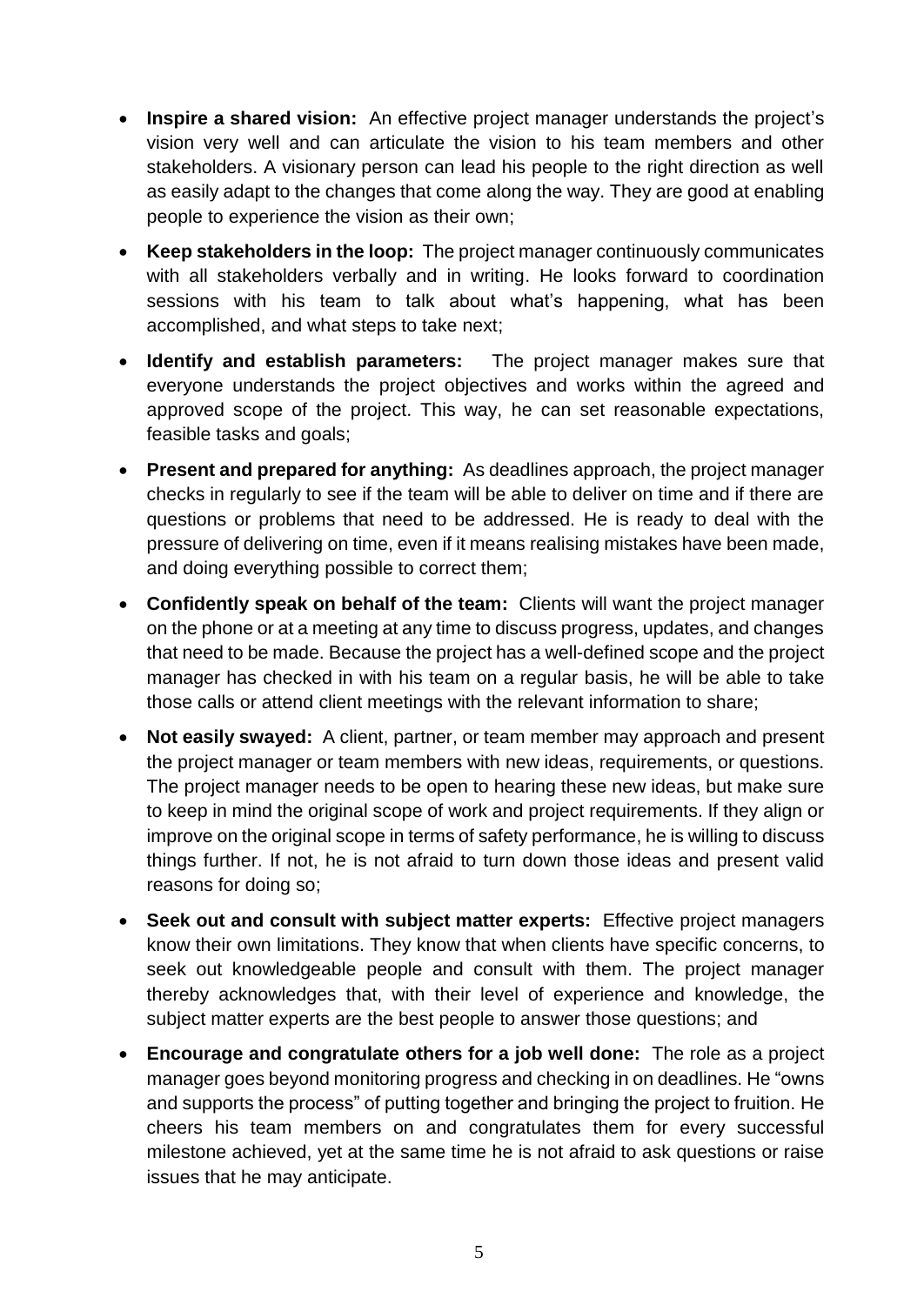Thus, project management is far more than just management. If you haven't already guessed it, these attributes show that project management isn't solely about managerial skills and know-how.

## **Comparing Project Management and General Management**

There are strong views that any good general/operational/technical manager will always be a good project manager and vice versa. This is not true, and it is a rarity for a person to have the skills and attributes to be able to effectively manage both types of work.

A general/operational/technical manager has a wider scope of responsibility than the project manager, and the operations/technical role is permanent while the project manager role is temporary. Operational management is an ongoing function in an organisation that performs activities that produce products or services. Operations are ongoing; some examples include accounting and human resources. An organisation needs those roles no matter what initiative(s) they may be working on.

The very fact that the role of a project manager is temporary implies that a project team is basically a 'short-term' association. In a fixed operations/technical management team, the team members report directly to the manager who leads that team and those member roles in the team will generally be long-term. The manager is responsible for creating good team work and setting the norms and behaviours of the team. He/she needs to build trust and respect in the team, encourage the sharing of information, opinions and feelings for the benefit of the team, and set targets to appraise the performance of the team members.

A project team will consist of people from different departments across different sites of the organisation and/or contracting establishments. Sometimes, project team members may still report to their functional departmental manager, as well as reporting to the project manager. As the priorities of the other departmental managers change, the project team's stability can waver, but it should never compromise the project outcomes. Where team member report to more than one manager, appraisal of his or her work may pose problems. Here the project manager needs to find the right balance between constructive team building initiatives with an emphasis on open and honest communication.

The skills needed by the project manager are different to those needed by operational managers. General differences between general/operational/technical management and project management are shown in Table 1. Simply put, project management is unique and highly planned, yet unpredictable. The principal difference between project management and operational management is that the project manager has a temporary role, which leads to some specific differences and difficulty in the case of team building effort.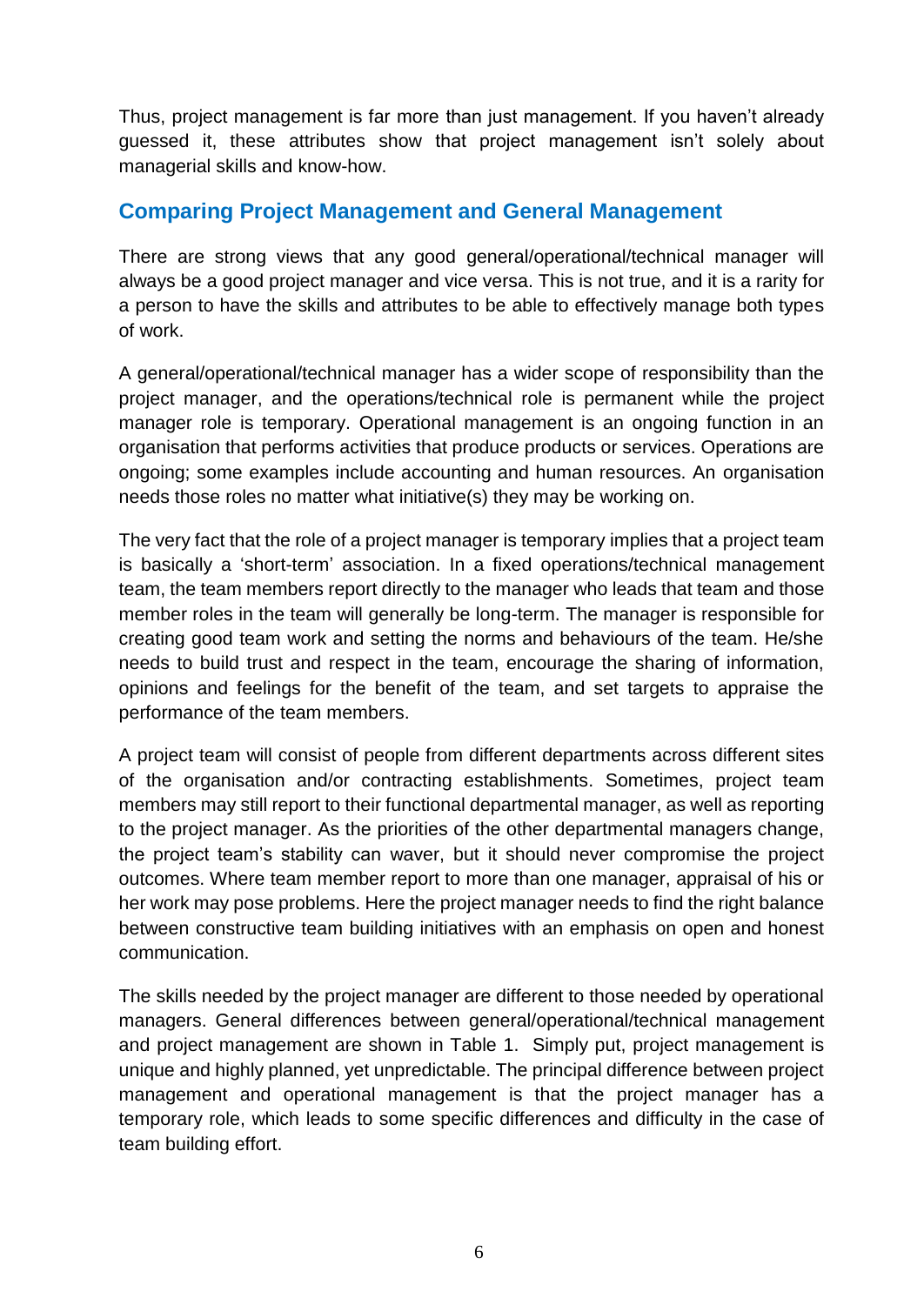

### **Table 1: General/operational/technical management vs. project management**

## **Personality types best suited to project management**

What personality type fits best into project management? It will depend largely on the type, scale of the project and the experience of the project team. There are many models used to describe personalities. One of the most prevalent is the Myers-Briggs Type Indicator (MBTI) (Myers & Briggs Foundation, 2019). Based on the answers to the questions on the questionnaire, people are identified as having one of 16 personality types. The goal of the MBTI is to allow respondents to further explore and understand their own personalities including their likes, dislikes, strengths, weaknesses, possible career preferences, and compatibility with other people.

The questionnaire itself is made up of four different scales, namely:

- **Extraversion – Introversion:** Projects are about people and teams, so good project managers tend to be at least somewhat extroverted. Introverted project managers may find their projects wandering out of control because they are insufficiently engaged with the people responsible for the work;
- **Sensing – Intuition:** A second scale considers the dichotomy between a preference for observable data and a preference for intuitive information. Projects are best managed using measurable facts that can be verified and tested;
- **Thinking – Feeling:** A third scale relates to whether decisions are based on logical objective analysis or on feelings and values. Projects, especially technical projects, proceed most smoothly when decisions are based on consistent, analytical criteria; and
- **Judging – Perceiving:** The fourth MBTI scale is the one most strongly aligned with project management, and it describes how individuals conduct their affairs. On one extreme is the individual who plans and organises what must be done, which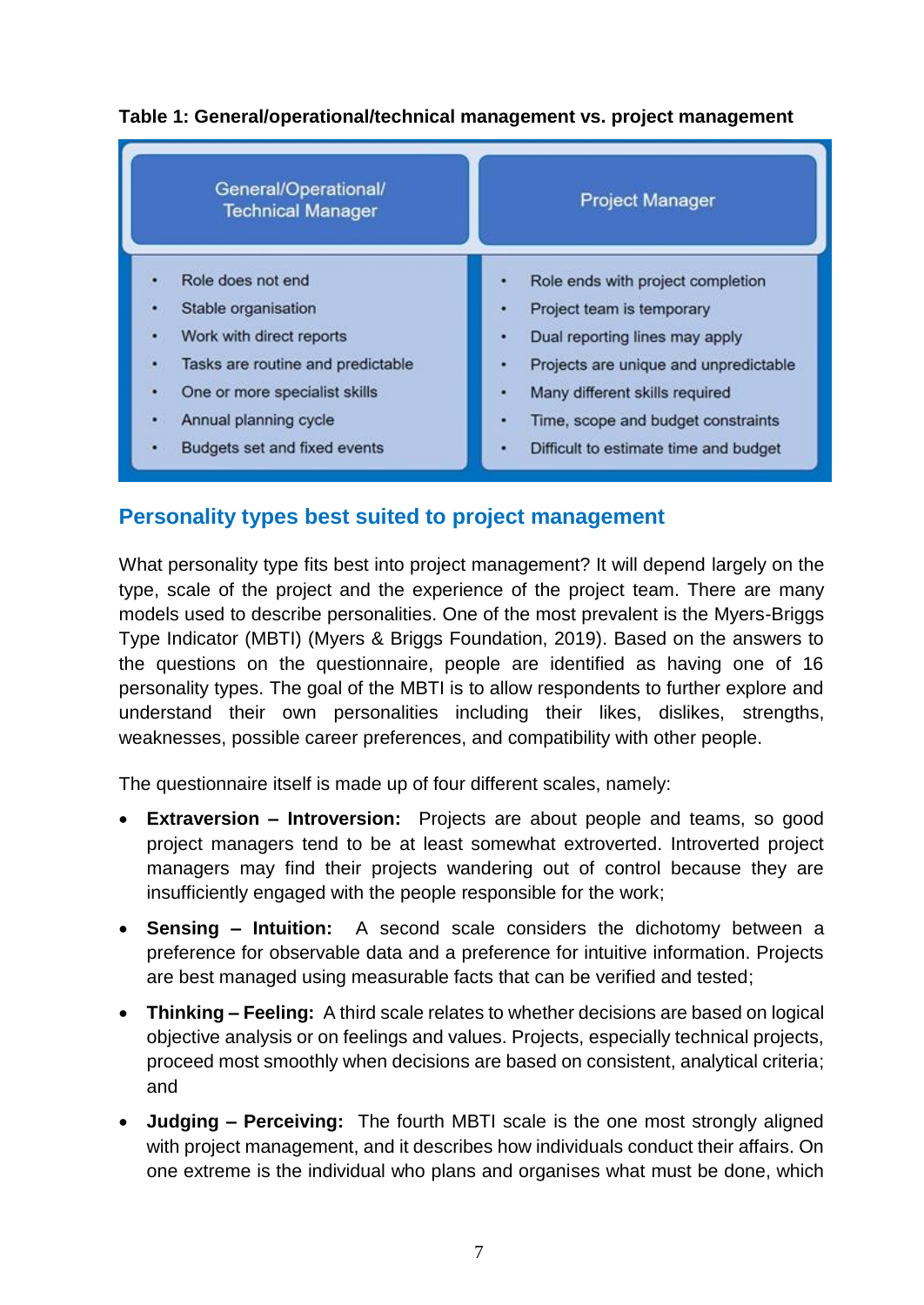is what project management is mostly about. On the other extreme is the individual who prefers to be spontaneous and flexible. Projects run by these 'free spirits' tend to be chaotic nightmares and may never reach completion.

Project managers need to be 'technical enough'. For small, technical projects, it is common for the project leader to be a highly technical subject matter expert. For larger programs, project managers are seldom masters of every technical detail, but generally they are knowledgeable enough to ensure that communications are clear and that status can be verified. On small, technical projects, the project manager may be a technical guru, but that becomes much less important and often problematic as the work grows. Large-scale projects require an effective leader who can motivate people and delegate the work to those who understand the technical details.

Finally, good project managers are upbeat and optimistic. They always need to be liked (mostly not, however) and trusted by project sponsors and upper management to be successful. They communicate progress honestly, even when a project runs into trouble. Retaining the confidence of your stakeholders in times of trouble also requires communicating credible strategies for recovery. Effective leaders meet challenges with an assumption that there is a solution. With a positive attitude, often, they find one.

# **Closing remarks**

Although the processes of effective project management have only been recognised for around 50 years, project management has been around since the dawn of mankind. From amazing feats of engineering and construction in ancient times to the complex projects we see today, the history of project management is vast, extensive, and evergrowing.

It can clearly be seen that the project manager requires a very wide skills base to be effective, making them more of a generalist than a specialist. Many of these skills cannot be taught and are revealed more naturally in the person. Training will enhance and improve these skills. However, project management is not for everyone. Many people have some of the traits to be a good project manager, but they may also have qualities that make them a bad fit for the position.

Project management, especially for larger projects, is a highly demanding and a timeconsuming job. The project manager needs to be skillful and experienced in a wide sphere of the working environment, from very strong leadership, communication and people skills to very strong project and technical skills.

Effective project managers have a lot in common with all good managers. Good project managers are people oriented and will quickly establish effective working relationships with their team members. However, the skills required is very wide ranging and somewhat different from normal management. Project management is definitely not for everybody.